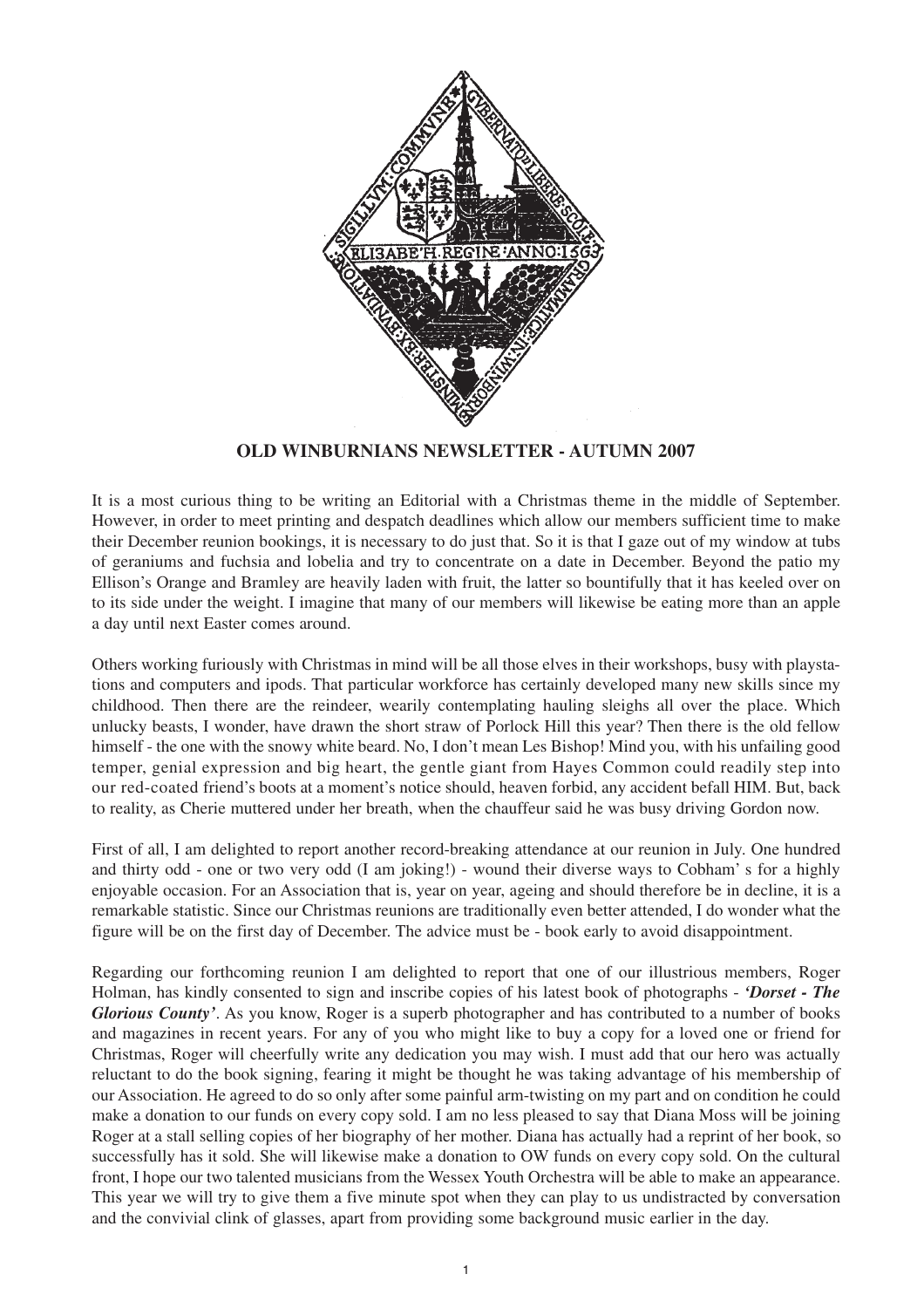As ever we will be selling raffle tickets to boost the deserving funds of the Dorset children's hospice, Julia's House, and the Bournemouth Talking Newspaper. I know you will give as generously as ever.

When you read this Newsletter I believe you will understand why I am very happy with the content of our features. They reflect different perspectives on the old school but share one common thread - they make for thoroughly enjoyable reading. I would urge any of you with a tale or two to tell to put pen to paper and send in your contributions. They will be welcome and find a home in a future edition.

I am sure the school photographs too will bring back a memory or two. Our Memorabilia whizz-kid, the ever affable Derek Stevens, who has been such a stalwart of the OW Association has contributed several of them. Thank you, Derek, for your sometimes unsung but ever appreciated work on our behalf.

Now to something just a little bit more serious. I have often been moved, in letters received, by observations to the effect that 'Alas, I am now too old or infirm to attend a reunion', or 'My dear wife cannot make the journey and I don't like to leave her alone', or the like. In short, although our reunions have become increasingly popular, there are many of our members who live in distant parts, or are too unwell or unable for one reason or another to come along. I thought it would be a happy gesture if at our next reunion we were to drink a toast 'To absent friends'. But not just at any time during dinner, rather at a particular moment when our fellows, wherever they may be, could simultaneously raise their glasses. They would know that, at that very moment, we were thinking of them and they of us. In their armchairs from Lands End to John O'Groats, beneath a tree in Lima or Wagga Wagga, on a stool in a smoke filled dive in Casablanca or a cable-car in San Francisco, they would raise their glasses just as we were raising ours. Now, I do realise we are in different time zones. If that means Stan Richmond or David Singleton or David Scrase has to get up in the middle of the night, fumble in the dark for the light switch, wake the wife, tread on a sleeping cat or kangaroo - that would surely be a small price to pay in order to join in a collective act of remembrance. So how about it? Now I can state with reasonable certainty that we will be still eating and drinking at 1.30pm Greenwich Mean Time on Saturday, December 1, 2007, at Cobham's near Wimborne, Dorset, England. Those in peculiar places can make their subtle adjustments to alarm clocks or sundials. What I can promise faithfully is that at that moment the entire assembled body will raise their glasses aloft and toast 'Absent Friends'. Whether some will be able to get their arms back down again without massage is neither here nor there. It will be done. It will be fascinating to hear how many of our much missed and loved friends join us. Do send a note or an email. I hope it is something that will become a traditional part of our functions. It will be an opportune moment too to remember old friends no longer with us and their loved ones.

Ladies and gentlemen, if you have painstakingly ploughed your way through this marathon of an Editorial, I thank you. I know the Christmas season begins for many of you with our gathering. It will, I am sure, be a very happy occasion with good food, good companionship and good cheer. To all of our members I send the warmest of good wishes from the Committee for a wonderful Christmas and a healthy and happy New Year.

> Your most 'umble servant, Alan R. Bennett

P.S. I leave you with this little anecdote sent in by **DIANA ZILM** (nee **VAUGHAN**) (1955-59) from Victoria, Australia. 'I felt like my body had got hopelessly out of shape, so I went to see my doctor to receive his permission to join a fitness club and start exercising. I decided, after some agonising and discussions with family and friends, to join an aerobics class for Seniors. On the evening in question I bent, twisted, gyrated, jumped up and down until the beads of perspiration were literally rolling down my cheeks - one whole hour of vigorous and exhausting exercise. But, by the time I got my leotard on, the class was over!'

# **FORTHCOMING REUNIONS**

Saturday, 1 December 2007 Saturday, 5 July 2008 Saturday, 13 December 2008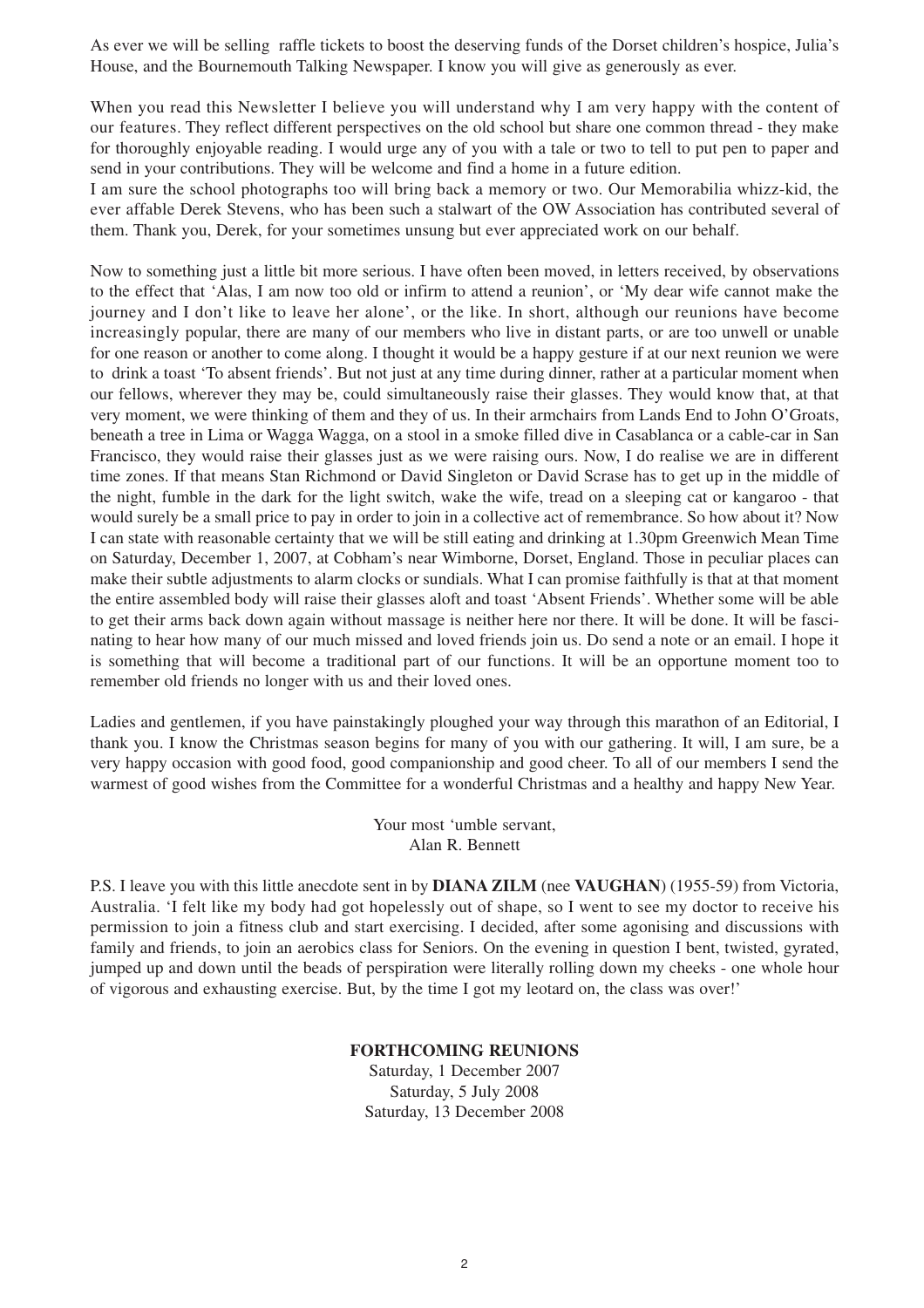#### **THE REUNION ON SATURDAY, 7 JULY, 2007**

The following is a list of those members (their spouses and friends, where known) who attended. Where possible, I have included the maiden names of our lady members. *Members are in alphabetical order - their guests are not.*



The Godfather himself - Len Pearce

**Alan Bennett, Kenneth Bernthal, Les Bishop, John Taylor, Rex Breach, Eunice Carnall (nee Chadd), Robin Christopher, Hazel Christopher, Michael Clift, Miss Mary Clift, Mervyn Coombs, Rosemary Coombs, John Dacombe, Roy Dacombe, June Dacombe, John Dare, Brian Davies, Mrs Pamela Dickie (nee Arnold), Janet Doolaege (nee Pursey), Peter Douch, Jack Douch, Joyce Downton, P.D. Eyres, David Finnemore, Janet Davidson**

**(nee Horsey), John Flippant, Elaine Flippant, David Fripp, Mrs S.M. Lucas, Gerald Froud, Mrs Rosemary Edwards, N.J. Froud, W.F.E. Gibbs, Barbera Gibbs, Brian Glover, Janet Gordon (nee Daniels), Anthony Gould, Frank Hackforth, Lawson Hall, William Haskell, Betty Read, Leonard**

**Hawker, Dorothy Hawker, Donald Hibbard, Mrs J.E. Hibbard, John Hill, Geoff Hill, Zenaida Dotimas, John A. Hilton King, Roger Holman. John Horsey, Rodney Hurt, Joan Hurt, Carolyn Kamcke (nee Walkling), Patrick Keeping, Eric Leeson, Alan Maitland, June Maitland, Maria Martin (nee Limm) William Moody, Joyce Moody, Harold Moody, Iris Turpin, Brian Turpin, Vic Moss, Jenny Moss (nee Day), Diana Moss, Ken Nicken, Fay Nicklen, Derek Noon, Sue O'Connor (nee Froud), John Coombes, Charles Palmer, Wilfred Palmer, Ken Palmer, Marge Palmer, Len Pearce, Roy Perry, Patricia**



Maria Martin (nee Limm)

**Townsend, Don Phillips, Brenda Phillips, John Philpott, Mrs Margaret Philpot, Tony Porter, Mary Porter, Graham Powell, Hazel Powel, Richard Read, Gordon Richards, Nesta Richards, Ann Richmond (nee Mitchell), Brian J. Richmond, John H. Riggs, R.T.G. Scott, Anne Sweeney, Mary Gilbert, Frank Shears, Elsie Shears, John Singleton, Carole Singleton, Ken Smart, R.C.T. Smith, Wendy Bundy (nee**



*Surely they're not going to eat ALL the food!?* 

**Baker), Brian Bundy, Derek Stevens, Cynthia Tanner, Ken Taylor, Margaret Tomlinson (nee Harwood), Monica Vacher (nee Brown), Mrs Margaret Vye (nee Vincent), E.J.Webley, Geoffrey P. Welch, S.E.B. White, Greta White, Richard White, Jacky White, L.H.R. Williams, Rob Williamson, E.C.F. Wood, Mrs J.M. Wood, Beryl Wythers (nee Moreton), Pam Radford.**  *Apologies*

**Robert Chapman, Dennis Copelin, Dennis Dolman, R.J.J. Edwards, Gail Greenfield, Brian Hall, David Park**.

*There may be a few names missing because it was difficult to keep track of latecomers.*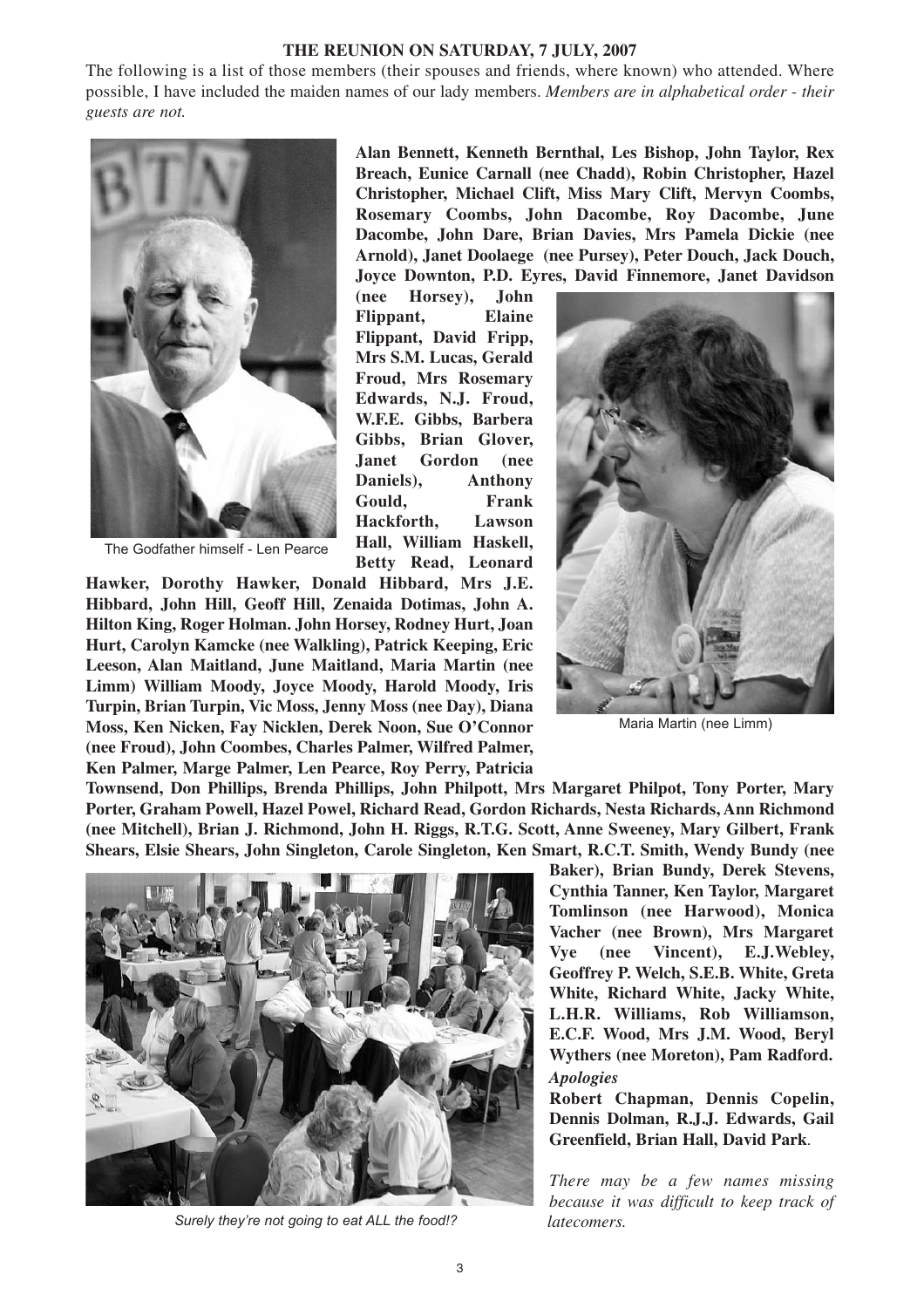**GEOFF HILL (1958-9)** *sent me the first few thousand words of his autobiography. I have decided to break his story into separate instalments, the first of which follows. I have taken the liberty of giving it a title which, I feel, reflects its central character.*

#### **THE ADVENTURES OF A CHEEKY CHAPPIE FROM STREATHAM**

**Chapter One**

Our hero meets Dr. J.D. Neil

"Give me those days with heart in riot, The depths of bliss that touched on pain, The force of hate, and love's disquiet. - Ah, give me back my youth again."

Goethe

We cut a strange group of figures, Mother, myself, and younger brother Chris, as we strolled across the deserted playground of Queen Elizabeth's Grammar School, Wimborne, and headed towards the forbidding main entrance of this very ancient seat of learning.

Mum was looking very smart in an attractive, bright summer dress and cardigan, whilst we were somewhat less suitably attired for the occasion, in jeans, 'sloppy- joe' tee shirt and trainers. The year was 1958, and during the school summer holidays the family had moved from Streatham, a south London suburb, to the pretty village of Corfe Mullen, just three miles from the Dorset town of Wimborne, with its famous minster.

At fifteen, and eleven years old respectively, we were to be interviewed by the headmaster to assess our suitability as to becoming pupils at this most historic establishment, where I was hopefully to spend my final year of schooling and take various GCE exams, while Chris would stay for a full five years, hopefully to achieve the same end.

We entered through the main doors of the architecturally impressive and ornate building, with its decorative exterior brickwork and highly polished wood panelled interior, and carefully following directions received in our official letter of appointment, we soon found the headmaster's office.

The door was emblazoned with large gold embossed lettering, informing us with no doubt as to the ensconced personage within. It read so - DR. DONALD NEIL - HEADMASTER. To say I was nervous was to put it mildly, and now in this highly salubrious setting, it dawned on me, with much embarrassment and fear I might add, that wearing such casual clothes, we were hardly dressed suitably to impress, and certainly didn't look the part for such an auspicious meeting with whoever Dr. Donald Neil was!

Mum tapped lightly on the door. No answer. 'Here, let me', I proffered, and for all my nervousness, and wanting to get this over with, I gave the door a good old thump. 'COME!', was the almost immediate response, and I gingerly opened the large door to let us all in.

After what seemed much longer than the actual few seconds it took to take in each other's appearances, and with all our faces seeming equally shocked, the smartly black gowned and mortarboarded Dr. Neil asked us to take a seat. 'Hell!, I thought, 'I think I've just walked into 'Tom Brown's School Days, I hope they don't put me in the Remove to be a 'Fag' for Flashman!'

In a highly affected 'Oxford' accent, and holding his head up that suggested he had a nasty smell under his nose, Dr. Neil continued. 'Good morning, Mrs. Hill, I take it these are your two sons, Geoffrey and Christopher, who hope to become pupils here at Queen Elizabeth's Grammar School.' Pausing briefly to look us both up and down with much curiosity, and puzzlement on his snooty face, he went on. 'You do realise, of course, that we expect all our pupils to wear school uniform at all times whilst on school premises, and travelling to and from school? That won't be a problem, will it, Mrs. Hill?'

He was obviously quite horrified at the thought of us walking into his beloved school at the beginning of term, similarly ill fitted out, and in one fell swoop destroying over five hundred years of history and tradition.

Mum reassured him that was OK, and that I had worn a uniform quite happily at my last school and that we would both have uniforms in the next week or so before start of term. He then went on to explain the school's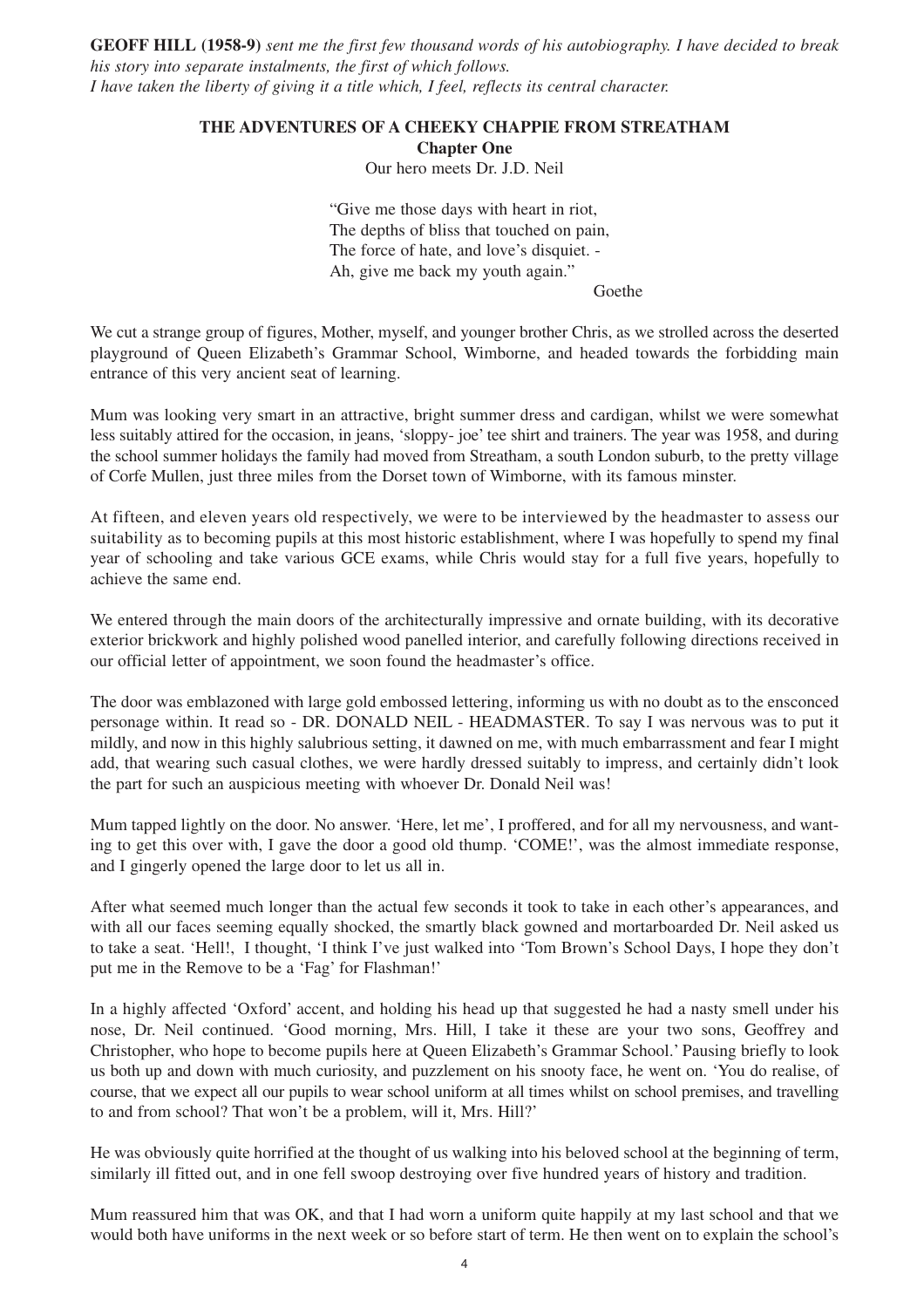long proud and eventful history, and that as long ago as 1497 a Lady Margaret Beaufort, the grandmother of Henry the Eighth no less, had provided in her will for a school in the town 'for the teaching of Grammar to all.'

It was subsequently given a royal charter by Queen Elizabeth the First way back in 1562 , hence its name, its present location having been where it was since 1600. In 1849 the present splendid Victorian building was erected, after the style of Eton College. Very classy, but then what would a streetwise Cockney lad and his brother, be doing in a place like this I asked myself. I would doubtless soon find out if I passed Dr. Neil's most stringent interview.

Well, a bit different from my old square, plain, brick- built school in London then, rebuilt in the early Fifties I believe, after some spiteful kid with a grudge set fire to it, but anyway, I had no regrets about Balham Central and had been fairly happy there by and large.

Dr. Neil continued the interview with many probing questions, and I hoped we had given him the answers he was looking for. He concluded by addressing me directly, and saying that my old school had sent a fairly good report and that he hoped I would strive towards the excellence expected from his own distinguished establishment.

I nodded in approval, and he then went on similarly to quiz brother Chris. He eventually completed his lengthy interrogation, and duly arose from behind his desk to make his way to the sturdy oak door, and slowly opening it to allow us all to exit, he turned directly towards me in particular, looked me closely in the eye with a menacing, staring frown and an angry raised eyebrow and then, out of the blue, came out with an astonishingly arrogant and utterly snobbish remark. I just couldn't believe one civilised, reasonable person could possibly say to another.

'I say, by the way Hill, do try to get rid of that dreadful London accent!' Well, I was totally stunned and flabbergasted at the blatant ignorance of this unwarranted outburst, and deliberate denigration of our chirpy Cockney dialect that, in an almost subconscious action, I found myself muttering under my breath in a broad Dorset accent, 'Ooh Aarr, oil do that vor ee zur.'

'I beg your pardon Hill, what did you say!' he countered.

'Oh nothing, sir', I softly mumbled. And that concluded our interview and subsequently our acceptance as pupils of the long established place of learning, 'QEGS', as I came to know it.

**Geoff Hill**

*(In the next instalment Geoff falls in love and meets some of the legendary figures in QEGS)*.



*Could this possibly be our Cheeky Chappie from Streatham?*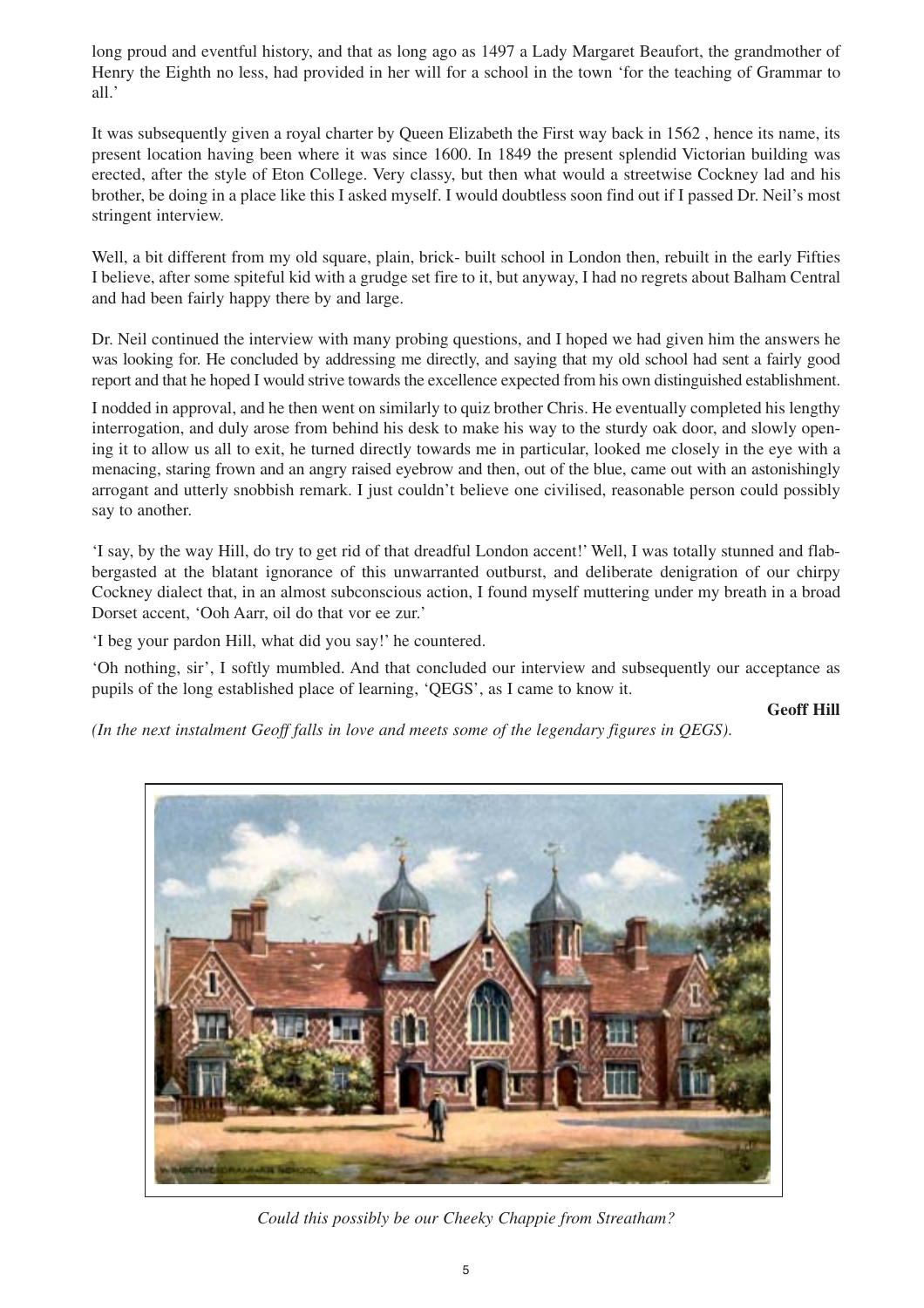**JANET DOOLAEGE (nee PURSEY) (1958-65)** *sent me this delightful description of the final Christmas choir rehearsal at the Minster in December, 1960. It is a perfect contribution for this Christmas edition of the Newsletter.*

#### **FINAL REHEARSAL**



It was Saturday, 17th December, 1960. The night was cloudy and very cold as I set off for our final choir practice in the Minster at about five past six. Wearing my green coat and brown scarf, I hurried down West Street, because I had to be there by quarter past. As I walked past the Hidden House Café, the Square came into view, looking romantically Christmassy. The little Christmas trees above the shops had coloured lights on them, and the huge tree in the middle

had green, red, blue and yellow glowing lights all over it. A loudspeaker van was playing carols. I swerved off down the street by Woolworth's.

The Minster, as I walked up the path, was bathed in a rosy glow from the floodlights. I stepped down, inside the heavy door. At once the hush of the church engulfed me and the peculiar musty smell of old wood, brass polish, dust and hymn books was wafted on the cool air. The altar was lit up, and the choir was busily sorting

itself out among the choir stalls. I walked up the aisle and met Liz.

"I've bought some crystallized ginger," she said. "I went round all the shops in Bournemouth trying to get it." Together we walked round into the little curtained passage behind the organ, and left our coats on a chair. Christine met me on the altar steps as we waited to be found seats. Eventually we had to go behind the organ again and go up the stone steps to the end choir stalls. The altos were



in the choir stalls on either side, the sopranos were on chairs in the middle, and the tenors and basses, including the old boys, were seated on cushions all up the back altar steps. The atmosphere was one of excitement and chatter. Before long, Mr Emery held up his baton for silence and we began with "Glory to God" from the Messiah. The organ was so loud that we couldn't hear Jennifer singing, though she has normally got a strong voice. Mr Blott played slowly, with wrong notes, and the organ was very loud indeed. Then the Senior Choir sat down while the Chamber Choir stood on the steps and sang "Fantasia of Christmas Carols" by Vaughan Williams. I soon became cold and bored with no one to talk to because Christine was singing, so I amused myself by drawing the view from where I was sitting.

Afterwards we sang the Congregational hymns and the Berlioz "Thou must leave thy lowly dwelling". Then Mr. Emery wanted to go through "Fantasia" again. "This is the truth sent from above," sang the baritone soloist. In the middle Mr. Blott turned round and announced that he couldn't hear the organ because someone was whispering behind him. I grew steadily colder. From above us, the powerful lights glared down, but farther along the nave the darkness was impenetrable. In desperation, I went down the steps to get my scarf.

Suddenly the lights went out. Plunged in inky blackness, I groped frantically behind the organ until I found my way back up to my seat, forgetting all about my scarf. Shrill chatter broke out on all sides, and the organ played one high note, which was the last we heard of it that evening. A few people flashed torches which they had sensibly thought of bringing. Taylor was saying something about old bones. "Christine?" I said. "Here I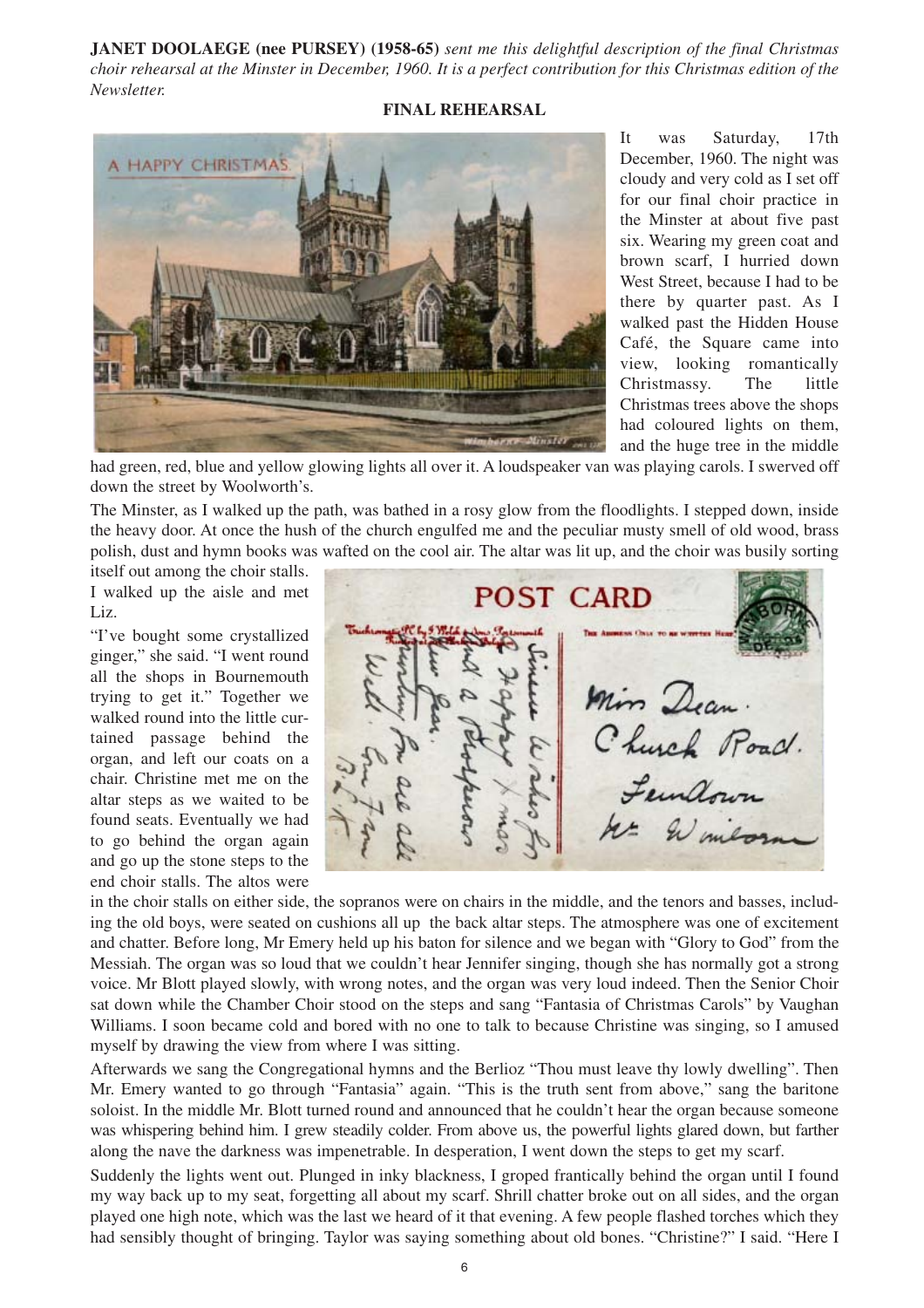am," she replied, but I couldn't see her. Then I made out a faint shape wading through a forest of chairs, and she reached me.

"Mr. Emery said we had to sit down," she said.

"Well, nobody else is, are they?"

"Isn't this exciting!"

"Come on, let's go for a walk."

We practically fell down the steps and made our way to the foot of the altar, where we waited for a while with everyone else.

"The lights are out all over Wimborne," said somebody.

"Oh, I see!" said Christine, "It's a power cut! I thought the lights had fused or something."

"I can't see a THING!" I said. "Are we meant to be going, or what? Where's Mr. Emery?"

Nobody seemed to know. Christine and I made our way back to our stalls again to collect our hymn books. "I can't find my hymn book!" she said, feeling about on the floor.

"Can we have a torch up here?" I called to Liz and Henrietta who were down below.

"It's all right, I've found it," said Christine.

We went back to the front of the altar when we had put our coats on. Should anything happen, we now had our belongings with us. I lost Christine and bumped into someone else.

"Who's that?" said Mr. Emery's voice.

"Me," I replied stupidly.

"Who's me?"

"Janet Pursey."

"Oh, JANET! How do you do! said Mr. Emery and, to my astonishment, gallantly kissed my hand before passing on.

By the light of a torch he surveyed his rostrum with dismay.

"My sticks!" he wailed, picking them up from the floor. "Well, I'm afraid we shall have to call it off. A great nuisance, but there it is. Can some of you stay behind and help clear up all the music?"

A small group of us moved among the empty chairs, fumbling for the white patches which were sheets of

music on the floor, or the dark blocks which were hymn books. We met Michael Bartlett, who fell over a chair and said, "Sorry, I'm dancing a jig." Everyone seemed rather crazy and unreal. Mechanically I gathered up some sheets of music and gave them to John Slater. In a corner a small group had assembled and, in the dancing light of a torch, people were putting music in folders.

Mr. Emery's voice spoke to me out of the gloom, "Thank you to me out of the gloom, "Then we had me for somebody else.



Down by the rostrum more folders were being filled by the wavering light of a match. When the match burnt the boy's fingers, somebody produced a bicycle lamp. "Well, I think I've experienced everything now," said the resigned voice of Mr. Emery. "A power cut at a final rehearsal!" I was becoming sleepy and I stood quietly, watching the dipping shadows of the few remaining choristers.

Then the lights came on again! A cheer went up, quickly suppressed by Mr. Emery. Everything came back into harsh reality and I blinked in the sudden cold glare. Mr. Emery came up to me.

"I should go home if I were you. You'll be tired. Your father's gone." Slowly I set off down the aisle.

"Hey, Janet!" he called. "Are you sure you can get home all right? Isn't anybody else going your way? I mean, stay on if you like, but I thought you must be tired."

It was half past eight. I smiled goodnight at him and went on, swinging the end of my scarf over my shoulder. I stepped out of the dark Minster into a wet mist, and hurried home.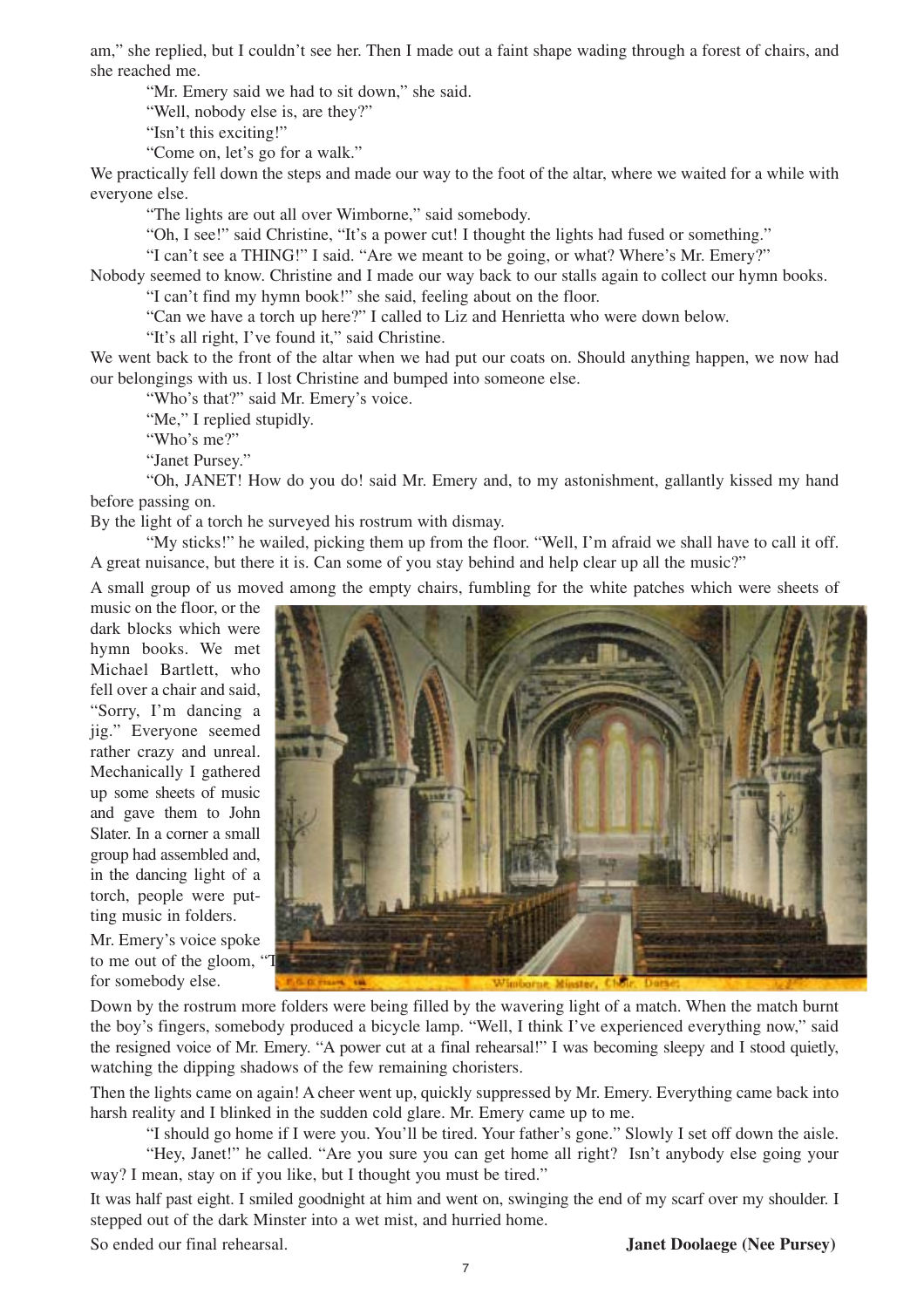**ROGER HOLMAN** - *a student at QEGS some time between the departure of the Romans in AD450 and the arrival of the first Saxons. Roger sent me this intriguingly different perspective for which he chose the title himself of his QE years.*

#### **GRUMPY OLD MAN**

I have been reading these Newsletters for many years now and finding them truly interesting, not only for their information but for the slant of most of the correspondence, best described as 'rose tinted'. Perhaps the balance should be redressed and viewed from a different perspective.

It is probably true to say that it is the highest achievers who have the fondest memories of their school days but I could never be counted amongst them. Starting at QE in 1943, I stayed for about a year, moved to Glasgow, returned in 1945 and left in 1946.

There were high expectations when I first arrived. It was assumed I was related to 'Gunner' Holman, who was still serving King and Country, so I would naturally be just as clever, but these assumptions were soon dispelled on both counts. It was also a bit of a shock to the system to have to attend school on a Saturday morning.

Most of my memories seem to be controlled by 'Tipper,' remembered as a stern, unyielding Head who appeared to be totally devoid of any humour. I can never ever remember seeing him laugh or even smile. Although I managed to keep my head down and avoid the legendary manner in which he dealt with recalcitrant pupils, I was scared to death whenever I saw him. Pity the small boy who was dressed down in front of the whole school for being seen in the town without would you believe - - - a school cap?!

Certainly the majority of teachers were very good. 'Nobby' Clark, 'Motty', 'Tich' Drury and 'Fishy' Maiden are a few who spring to mind, doing their level best to educate me with varying degrees of success. Joe Kerswell, whose head seemed to be tilted permanently to the left, I remember would sometime shout out 'Cavey Joe' just before he reached the classroom door in case some boy was doing something he shouldn't.

There was also an attractive young lady whose name I cannot recall who took us for English grammar in the first year. We christened her 'The Glamour Girl'.

Other teachers though were not up to scratch. There was a Maths master I shall not name, who was incapable of any classroom control and whom I blame for all my mathematical incompetence. On one particular occasion he became so incandescent with rage he hurled a blackboard rubber across the classroom and shouted 'Listen to the board, will you'. It has always remained a mystery to me why some children enjoy tormenting a teacher who is essentially a decent person. I could only ever feel sympathy for him.

Returning from Scotland where Latin was not part of the curriculum, I was handicapped by the fact that the rest of the class had the benefit of being taught it for at least a year. The problem was exacerbated by the Latin master, a marvellous storyteller who had worked for the BBC and claimed he had been the voice for 'Larry the Lamb.' He would reminisce at the drop of hat. The class got to know the key words to use to set him off. Consequently my Latin never advanced beyond Amo, Amas, Amat.

Bill 'Tarzan' Williams was generally well liked although he did develop a use for a gym shoe for other than what it was intended but, to be fair, it was more symbolic than any real desire to inflict pain.

My recollection of Main Hall, (Big School), was that it was the most depressing of places and in winter freezing cold. There was always the all pervading smell of school dinners which were pretty dire, not improved by probably being cooked in Timbuktu and transported in what I assumed to be an 'ice box'. Cold semolina pudding. Ugh!!

My other memory of the Main Hall was sitting on long trestle stools for music lessons, interminably singing 'Linden Lea.' As my ability to sing in tune was even less than my ability to learn Latin, the teacher who I think was 'Nobby' Clarke, eventually got the message and stuck me at the back in the hope I wouldn't throw too many others off key as well. I chose to mime the words to be on the safe side!

Which brings me to the School Song. Who wrote it and what criteria was the author given prior to writing it? I always felt some embarrassment especially when we got to the foot stamping bit which is perhaps somewhat ironic as it was probably the only part to which I could contribute successfully!

I never did get to see the boarders' dormitories but suspect 'luxury' wasn't a description that was ever in danger of being levelled at them.

The Bio lab's only pretension to being a laboratory was having biology taught there. It was another dark and forbidding place with long well worn benches that were probably installed by Queen Elizabeth herself.

Outside was the little broom cupboard which doubled as the caretaker's office. One caretaker was as cheerful as the other miserable.

It was fortunate that Health & Safety were unheard of in those days because having to swim in the River Allen in the first period of the day at God knows what temperature, would certainly not be contemplated today even though the town has since had maindrainage installed and the river is now not polluted. We had it tough in our days!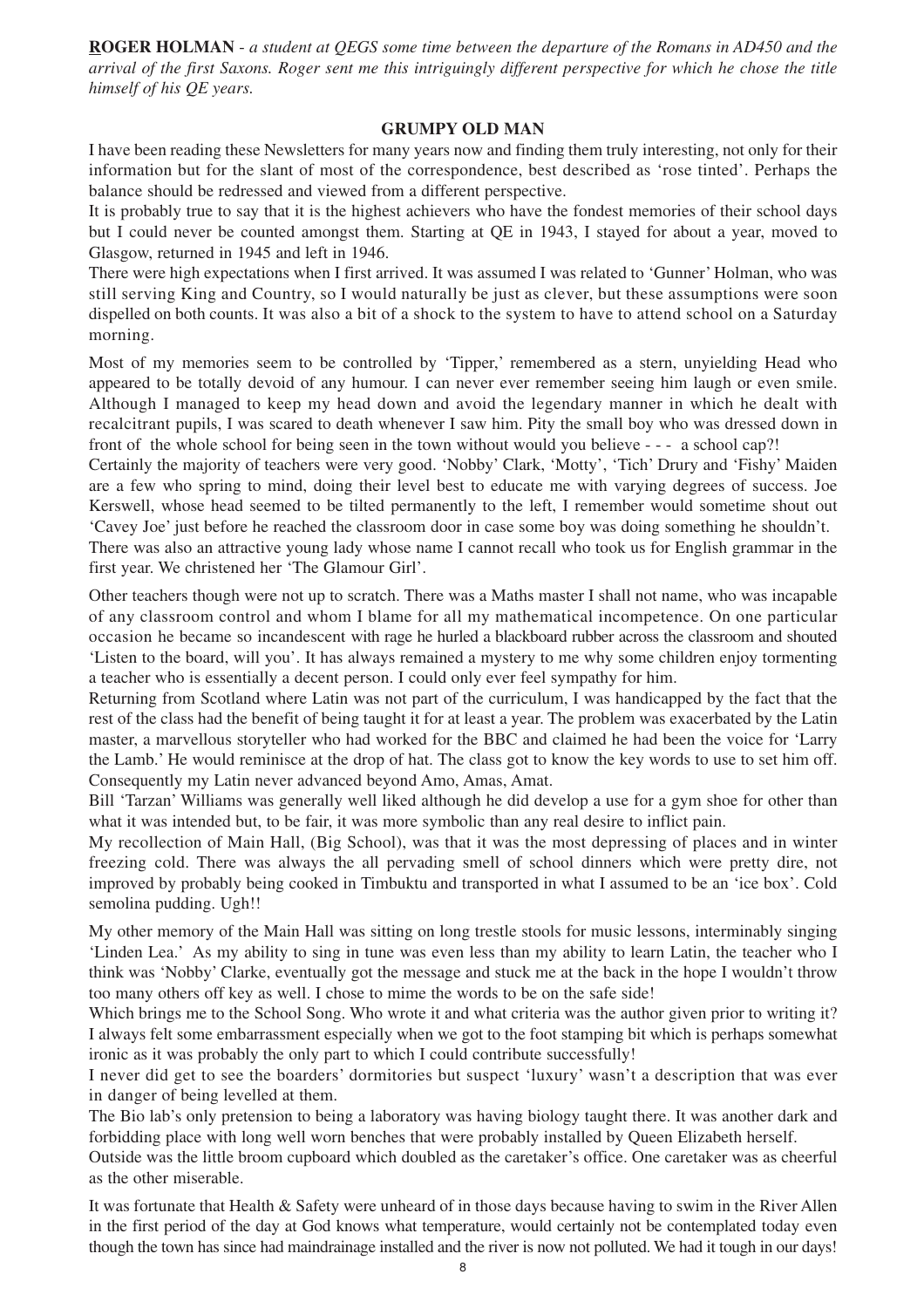When I left OE my father had just opened a small radio shop in Kings Street so I joined him and continued to run it after he died in 1968. Apart from National Service in the RAF, the business occupied my whole working life until two of my sons took over the company in the 1990's.

It was a real struggle in the early days but fortunately television was introduced in 1951 and the business has since grown steadily. Perhaps one day a fourth generation may be in control.

I developed an interest in photography in my teens but it wasn't until I retired I had time to pursue my interest more seriously. I was fortunate enough to be commissioned to produce a number of photographic books and began regularly contributing to magazines and shooting pictures for the tourist industry.

I would not consider school days as being the happiest days of my life either at Q.E. or at any other schools I attended, but all our experiences contribute to the growing up process and influence the way we cope in later life. Looking back, I consider I have been particularly fortunate, not only being very happily married, but having a great family with the benefit of residing in this part of the country.

#### **Roger Holman**

**WILFRED PALMER (1922-29)** *Our resident Poet Laureate pressed the following into my hand at a recent Reunion. Whether Wilf's advice comes too late in the day for some of our membership, I am not sure. What do you think? Incidentally, Wilf will be celebrating his 200th birthday shortly. I know we wish him many more!*

#### **GOOD ADVICE AT CHRISTMAS** *(from an old'un)*

You do as you're told, When you're old. You sit in the corner And do as you're told, When you're old. You think of the past And how long you might last, When you're old. The warmth of a greeting, A smile, or a touch, Will give you such pleasure And tell you so much Of those, in the past, You neglected so much, As they sat in the corner, And did as they were told, 'Cause they were old. So why not be bold? Don't do as you're told. Get out from the fold And **BE BOLD.**

**Wilfred Palmer**



'WOLD MAN' *(Obviously not our Wilf - but definitely an old'un)*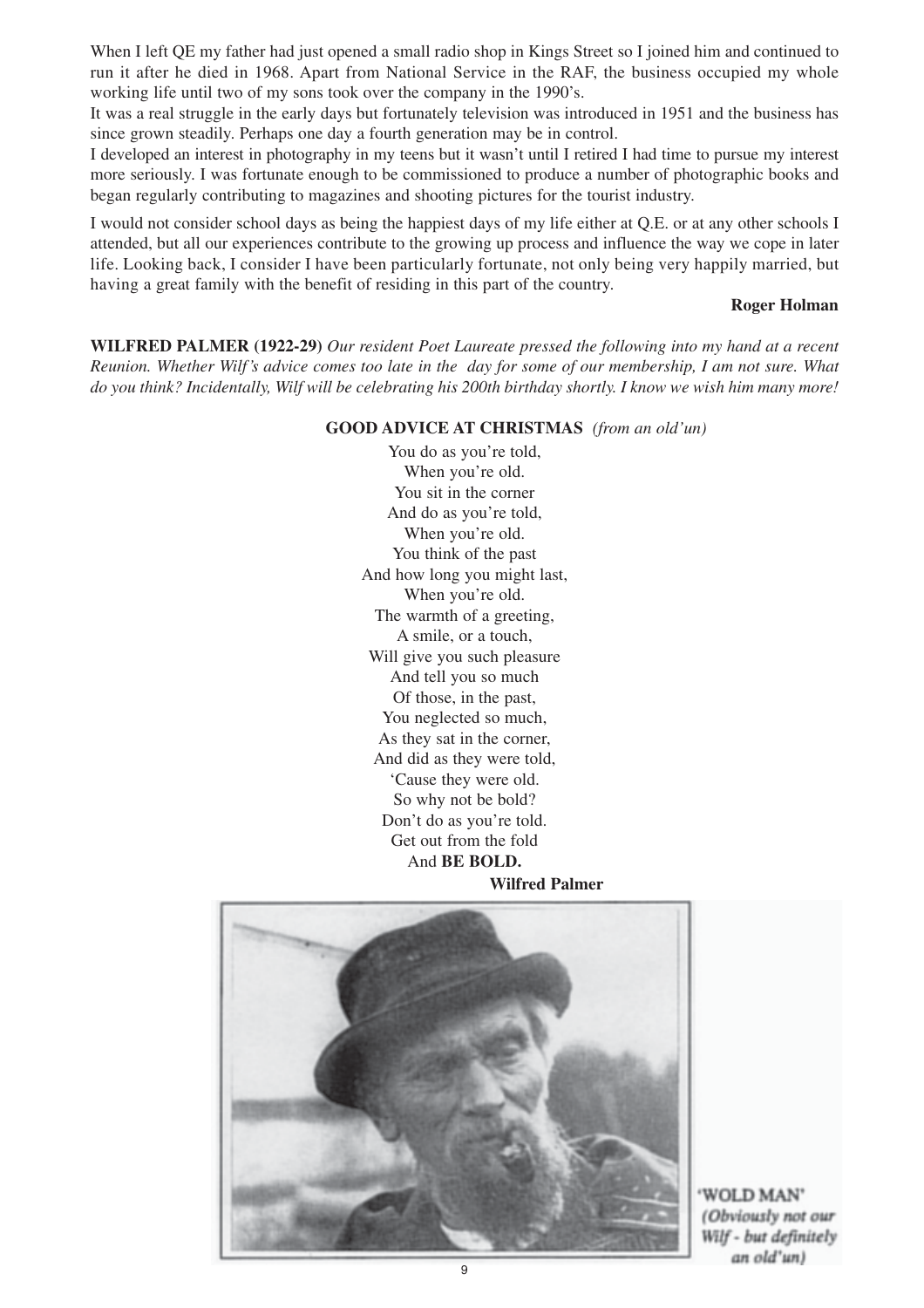#### **INTERESTING PAST SPORTING PHOTOGRAPHS**

#### **SPRING TERM 1929 1ST X1 HOCKEY**



Donated by Wilf Palmer (1922-29) *A copy has been donated to the Priests House Museum.*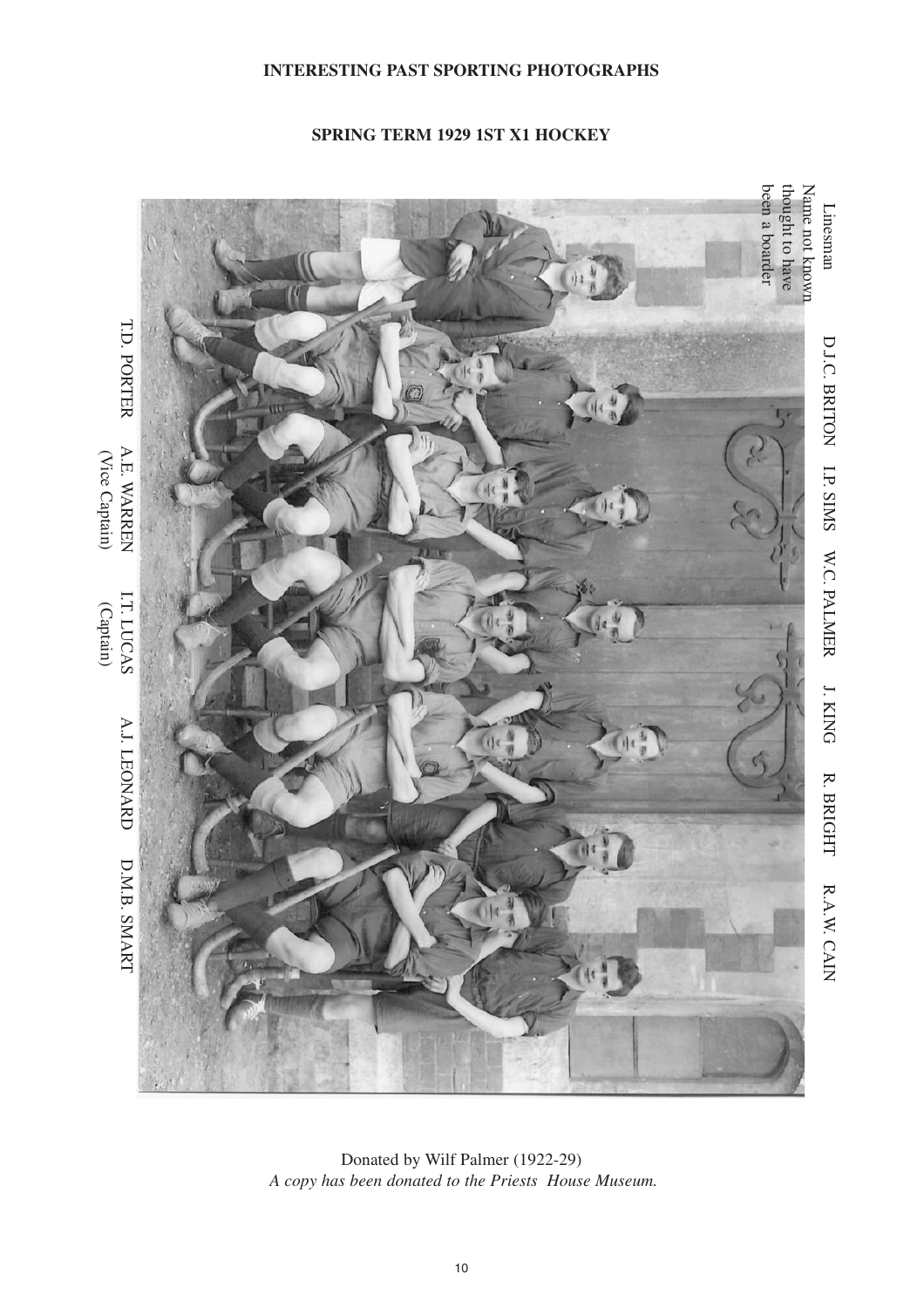# **1933 PRESENTATION OF THE BOXING CUP**

# **On the School Field by George Habgood 19th May 1933**

Earlier in the afternoon the new pavilion had been formally opened by Sir Richard Glyn, Chairman of the Governors, on the site of the old pavilion which had been moved 'round the corner' alongside the main football /rugby pitch. Ian Habgood is seen presenting the Habgood Cup (for heavyweights), which he himself had donated, to Waller and the Rushton (House) Cup to Vincent (in mufti). A youthful Richard Todd (in school cap) looks on from the rear (head immediately above the cup).



*Photo donated by Bill Godfrey (1932 - 38)* 



# **GIRLS TENNIS V1 SUMMER 1962**

K. ROBINSON, S. FROUD, J. STRONG, Mrs J. J. COWDRY, E. HOOKER. J. DANIELS (Vice Captain) EMERSON (Captain)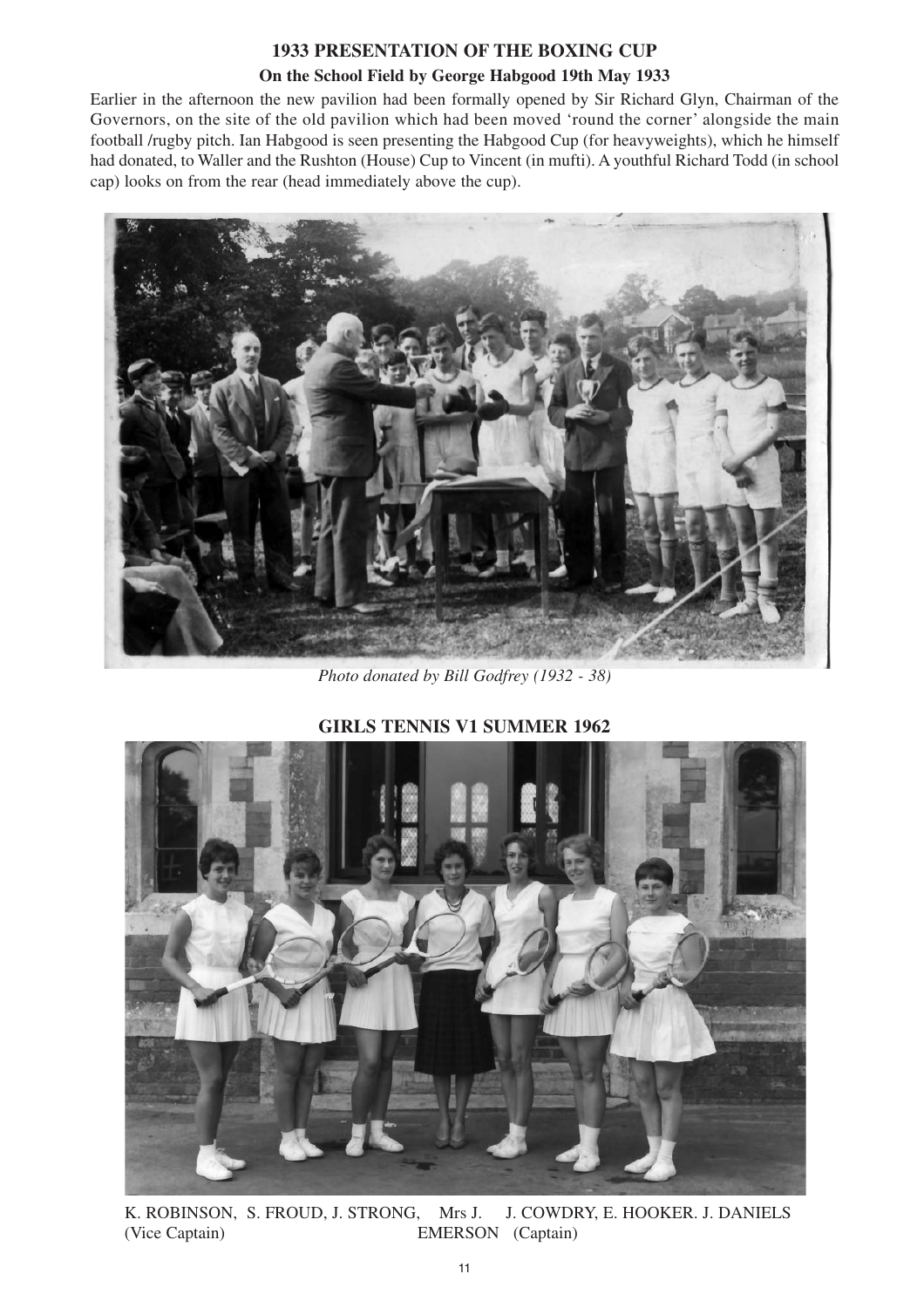### **CORRESPONDENCE**

**RAY HOLDER (1931-37)** It was good to receive word from Ray who resides in Bournemouth. 'Though I am too disabled now to get to reunions. I do recognise one or two names in each Newsletter of near contemporaries of mine. I still keep in touch with Ray Moore and Harry Biles but spend much of my time in the far-off world via my computer.' (What a difference the invention of radio, TV and computers has made to the lives of those no longer as active as once they were. It always makes me very conscious of how isolated, lonely and frustrated earlier generations must have felt when they were aged, infirm and housebound).

*All our best wishes, Ray!*

**DENNIS 'EMMER' HAMER (1939-45)** Dennis wrote from Ryde on the Isle of Wight expressing his appreciation of the 'sterling work of the committee in keeping in touch with our youth.' Unable to attend the last reunion Dennis added: 'I shall be thinking of all the lovely food and the good fellowship.'

**BILL GIBBS (1940-47)** *Writing from Cheam in Sutton - my immediate thought was of dear old Tony Hancock and Kenneth Williams and Sid James but that was East Cheam, wasn't it? Sorry, Bill, to interrupt your flow of narrative! Bill sent a couple of fascinating anecdotes. I reproduce his letter in full.*

At the end of the O.W's lunch I mentioned that Carolyn's reference to the final dinner of the old association in 1971 rang a few bells.

I can recall something of this occasion, although I am surprised that it is not documented somewhere among the archives. The dinner took place in Big School and, in view of the occasion, was quite well attended. The principal speaker was, I believe, Sq.Ldr Ken Cater, a great supporter of the old association. During the dinner it transpired that steps were being taken or, indeed, had already been taken, to stop the use of the School Song. It was to be no longer taught as part of the first year Music lessons. No provision had been made in the evening's proceedings for the customary rendering of the School Song, and no piano appeared to be available. Nevertheless, the O.W's present took it upon themselves to give a lusty unaccompanied rendering of the School Song - the then Headmaster sat through this looking slightly embarrassed.

Just for the record, a note about a contemporary, which I mentioned whilst at Cobham's. About two weeks or so ago, I noticed an obituary notice in the Daily Telegraph for B.D. Sims. He was part of the September, 1940, entry, and one of the 'train' boys from Verwood or West Moors. As it happened our entry included two Sims, unrelated, I think, - B.D. Sims and M.D. Sims. Characteristically, 'Tich' Drury devised a means of distinguishing one from the other - so B.D. became 'Rev' and M.D. became 'Doc'.

**DAVID REED (1942-48)** Writing from Gander, NL. Canada. Aiviti. David kindly sent a generous donation to O.W. funds and added 'I am looking forward to Stan Richmond's report as I was a member of the trip to Switzerland just after the end of the war.' (That trip certainly made a deep impression upon all who participated in it. Today's generation of children, many of whom have enjoyed a dozen or more trips abroad with parents and school by the time they reach their late teens, have no idea how fortunate they are. Curiously, of course, there is a downside for them. They simply do not experience quite the same intensity of emotion as David and Stan and their companions knew all those years ago. Likewise, how can today's children ever know quite what a pleasure chocolate and such treats afforded the generation that grew up during the war years or the immediate post-war period of rationing. I bet some of our old boarders even now are thinking back to those days in the dormitories above Big School when they dreamt of the day they could eat really well again!)

**ROB HUSSEY (1952-58)** Len Pearce, fount of all knowledge, tells me that Rob has a travel business in Swaziland and South Africa. Anyway, Rob wrote of a recent meeting in Kyrenia, North Cyprus, with a former QEGS pupil. I quote from his email to David Finnemore in full. 'You may be interested to know that I recently met PETER COX in Kyrenia in North Cyprus. Peter attended Queen Elizabeth's for several years and was in the year above me. We were, however, good friends and have maintained contact and friendship with each other over the years.

Peter can probably be best remembered for his athletics prowess and in particular the 400 yards; he also on occasions played on the wing in the 1st XV rugby team. He went on to teacher's training college where he met his wife, Joy.

Peter has expressed an interest in joining the Old Winburnians Association, so I am providing you with his address:- Mr Peter Cox, "Sorrel", Fairview Lane, Crowborough, East Sussex, TN6 1BT.

It is unlikely that I shall be in England again this year from Swaziland, but hope to be at the reunion next year in 2008. *(I am sure Peter would welcome letters from any old friends).*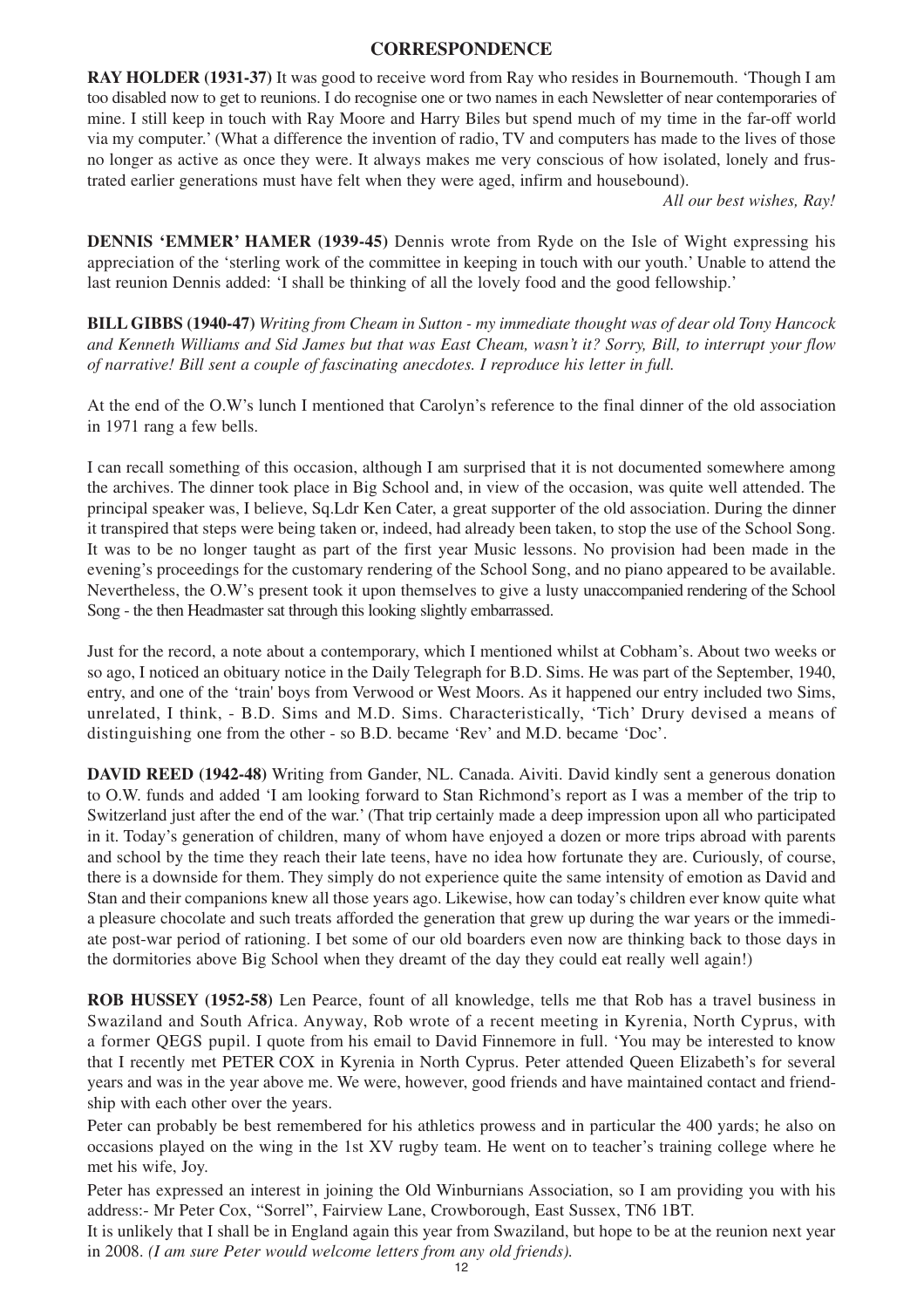**DOUG WILLIAMS (1942-48)** Doug wrote from Chalbury of an old contemporary, Graeme Whistow, who has been very ill, having undergone major surgery in recent months. We all wish Graeme a full recovery and better health in the New Year.

Meanwhile, Doug recalls an amusing incident which occurred in the Autumn term of 1945.

'There were three of us, all members of 5B - namely Derek Stevens, Graeme Whistow and Yours Truly. One dinner time we went on an expedition to Julian's bridge. Graeme Whistow, being the biggest and bravest, went under the bridge to walk from one side to the other through one of the arches. Stevens and myself thought we would aim projectiles off the bridge and try to splash the unfortunate Whistow trapped below. The latter, not to be treated thus without retaliation, hurled a handful of stinking river mud out from under the bridge with a trajectory to take it up and over the parapet in the hope of hitting one of his tormentors.

Believe it or not, at the very moment that the missile became airborne, one of the extremely rare motor vehicles on the road at that time of petrol rationing began to cross the bridge. The missile flew true to its planned trajectory and passed through the open window of the car to besmirch the unfortunate passenger!

What cringing and apologising we three had to do to head off a visit to 'Tipper' Airey by the irate victim of this unfortunate piece of horseplay! *(I haven't seen this particular incident recorded previously among your magnificent collection of memorabilia, Mr. Stevens!)*

**DEREK LAWMAN (1951-56)** Derek sent me a card declaring 'I have now finally retired from playing, singing and teaching. Karen was offered early retirement from the Civil Service and we moved to Bournemouth last December. Karen has obtained a part-time position in Westbourne'. (Derek's new address is Flat1, Studland Court, Marlborough Road, Westbourne, Bournemouth BH4 8DF and I am sure he will welcome letters from long-lost, local friends. *We hope to see you both at Christmas, Derek and Karen.)*

**MICHAEL AIKEN (1950-57)** Writing from Penhurst in Kent Michael, who only joined us a year or so ago, expressed his gratitude to Betty White who was instrumental in recruiting him to our ranks. Unfortunately Michael was unable to attend in July but is determined to be with us in December. I now quote directly from his letter: 'Since selling my business I have been fairly active although without the same routine. *(Like wheeling the barrow full of banknotes to the local branch of HSBC, do you mean, Michael?)* My involvement in certain charities has deepened, something that was not actually planned but has happened. I am Chairman of the Mary Rose Trust, the Leadership Trust, a Board member of the Tall Ships (Youth) Trust and a Council member of the Prince's Trust in the south-east. I have also been sailing quite a bit, playing Captain Bligh without the 'breadfruit'!' *(We look forward to seeing you in December, Michael. Don't forget to bring the parrot!)*

**PAUL SAUNDERS (1959-66)** Writing from Milngavie Paul wrote to express his enjoyment of the Newsletters. He particularly found the articles about Wimborne very interesting. 'I visited the town some 14 years ago and was amazed at how much it had changed. I presume that it will be all the more so now!' *(And how's Milngavie, Paul?)*

**DAVID SINGLETON (1951-57)** A welcome communication arrived from Houston, Texas, from David, gourmet, scientist, obscure Dixieland jazz-lover and friend who could finish an entire science-fiction novel while his fellow-campers struggled to avoid burning their breakfasts over an open fire! David delivered some very sound advice to all those of us who avoid going to our GPs until the very last moment. I quote directly from his wise counsel.

'As you mentioned in the last Newsletter, I did have a health scare late last year, in the shape of prostate cancer. After discussions with several doctors and much agonizing, I selected robotic, laparoscopic surgery as the treatment. This turned out very well and I was in hospital for only about 36 hours. My urologist assures me that the disease was completely contained in the removed organ and that I am 'clear'. Nevertheless, I shall be screened indefinitely, by means of blood tests, to guard against any recurrence. I have strongly encouraged my brothers, and I encourage you and any other males with whom you discuss this, to undergo annual PSA testing. The modern message is that there are no longer any 'safe' numbers - the rate of change is also very important. Early detection is crucial to a good outcome!

I look forward to seeing you upon my next visit to Dorset. *(Good to hear your reassuring news, David. We look forward to seeing you soon.)*

**DIANA ZILM (nee VAUGHAN) (1955-59**) Len Pearce relayed news of Diana and her husband who have recently retired to Victoria, Australia. Both served as Salvation Army Officers in Africa and, more recently, Down Under. *(We send our best wishes for a long and fulfilling retirement. Diana.)*

**JANET DOOLAEGE (1958-65)** Janet was delighted to attend her first ever reunion in July this year. 'It was great fun', she wrote, 'and really interesting to hear what people have been doing all this time. I hope to attend next summer's event and, if possible, round up a few more people from my year, even though they are scattered across the globe.'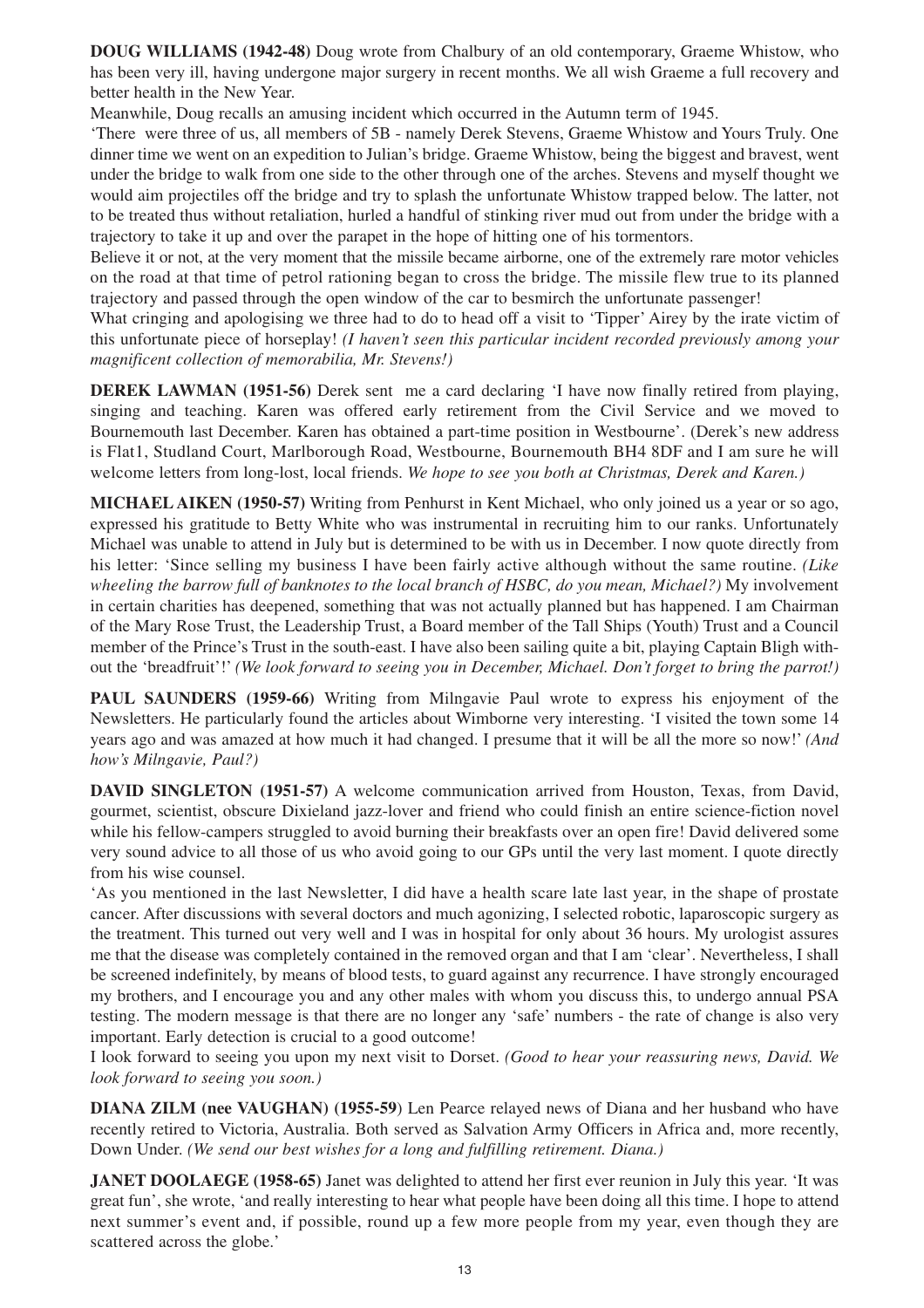#### **OBITUARIES**

#### **PETER WEAVER** (March 1927 - May 2007) - Obituary by **JACK HALL**

I first knew Peter at W.G.S. in 1938 when he was in form 3b and I was in 4b. He left after me in 1942 and we met again working for the Air Ministry at a Research Establishment at West Howe. Secret work in the newly development of radar as it became to be known. We left in 1945 and he did his National Service as a paratrooper in the Middle East after which he became an audiologist spending many years at Parr's, The Triangle, Bournemouth. He served as a Councillor for the Kinson Ward on the Bournemouth Town Council. After he left Parr's he formed a house maintenance company until he retired. Peter spent some years at The King's Arms at Longham where his father and mother owned a public house. He was a keen boxer at W.G.S. and it was not a good idea to meet him at the competitions in the gym. I never broke up my friendship with Peter and his wife Nina. He had one son, Robert. A friend of some 70 years who will be sadly missed. I understand he attended the Christmas Dinner Celebration in 2006 so I hope some of the O.W.A. members met him for what was the last time. *(We send our condolences to Peter's family and friends).*

#### **PAUL CHARMAN (1952-59)**

*I was deeply shocked to learn of the death of Paul who regularly attended our reunions with his wife Pam. Paul sadly passed away in London in June of this year. I hope to carry a proper tribute to Paul in the next Newsletter. Meanwhile, we send our condolences to Pam.*

#### **MICHAEL TRENT POLLARD (1942-48)** *I am indebted to Derek Stevens for the following.*

We have learned with deep sorrow of the death of Michael at Norwich on 24th August. Michael had been suffering from a heart condition for some time which worsened a few days before his death.

At school Michael was a prolific contributor to The Winburnian but was by no means devoted to excessive physical exertion as is apparent from some of his verse. His family moved while he was in the second year but he nevertheless gained his HSC and, for a short while before National Service, became a rent collector for the Newhaven VDC! During National Service he became an Air Traffic Controller at Prestwick, apparently much concerned with vessels lost at sea (The Belfast Triangle?). Subsequently he taught, became Public Relations Officer for Dunlop, and a freelance journalist.

He wrote a novel which we have not yet seen and, by his own account, a series of childrens books on the lines of 'How to look after your Guinea Pig'. We are not sure if he was kidding or not.

Michael was a 'one off' and will be much missed. *(I hope to include some of Michael's work in the next issue.)*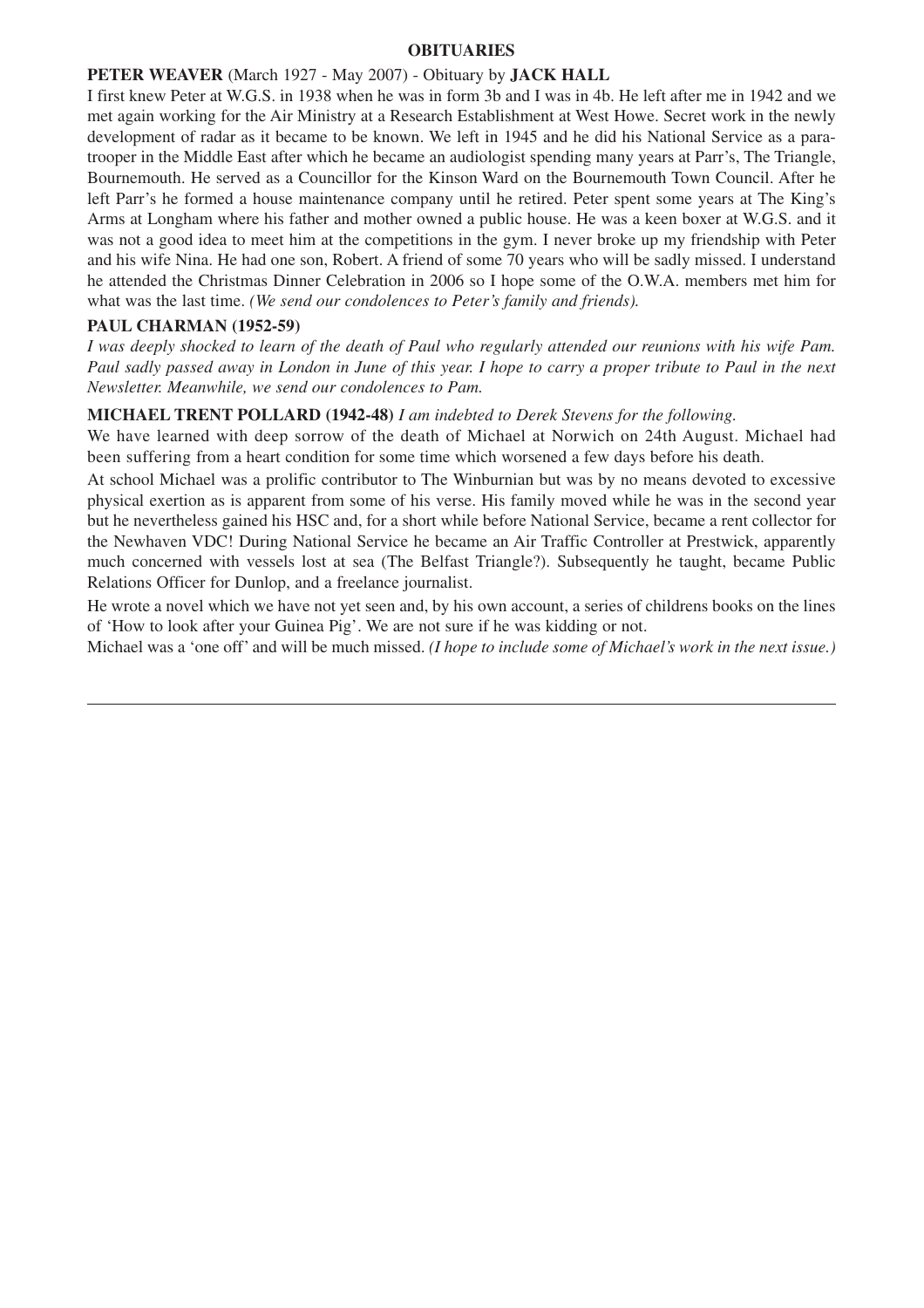# STATEMENT OF ACCOUNTS FROM 01/07/06 to 30/06/07

| Income                                       |                     |                      |           | <b>Expenditure</b>                          |                    |           |
|----------------------------------------------|---------------------|----------------------|-----------|---------------------------------------------|--------------------|-----------|
| Reunions:                                    | 2006                | £2,482.50            |           | Reunions                                    |                    | £3,242.50 |
|                                              | 2007                | £1,092.00            | £3,574.50 | <b>Newsletter Costs</b>                     |                    | £585.66   |
| Subscriptions:                               |                     |                      |           | Newsletter Postage                          |                    | £306.01   |
|                                              | 2006<br>2007        | £1,155.00<br>£232.00 | £1,387.00 | Raffle:<br>Paid to Museum<br>Cost of Raffle | £440.00<br>£143.54 |           |
| Raffle At Reunions                           |                     |                      | £448.00   |                                             |                    | £583.54   |
| Donations                                    |                     |                      | £39.00    | Meeting Room Hire                           |                    | £104.00   |
| Gross Interest On Reserve a/c                |                     |                      | £16.09    | Stationery                                  |                    | £104.52   |
|                                              |                     |                      |           | <b>Web Site Costs</b>                       |                    | £54.72    |
|                                              | <b>Total Income</b> |                      | £5,464.59 | <b>Total Expenditure</b>                    |                    | £4,980.95 |
| Surplus Of Income Over Expenditure 2006/2007 |                     |                      |           |                                             |                    |           |

| Assets At 30 June 2006     |         |           | Assets At 30 June 2007  |         |           |
|----------------------------|---------|-----------|-------------------------|---------|-----------|
| NatWest Current a/c        | 1460.54 |           | NatWest Current a/c     | 1945.75 |           |
| NatWest Reserve a/c        | £639.83 |           | <b>LESS</b> unpresented |         |           |
|                            |         | £2,100.37 | Cheques                 | 17.66   |           |
| Add Surplus Of Income Over |         |           |                         |         | 1928.09   |
| <b>Expenditure</b>         |         | £483.64   | NatWest Reserve a/c     |         | 655.92    |
|                            |         | £2,584.01 |                         |         | £2,584.01 |

The Statement of Income and Expenditure for the year 2006/2007 gives a fair and in overall terms accurate reflection of the Association's position, which in my view the committee can accept with measured confidence.

 $7.70$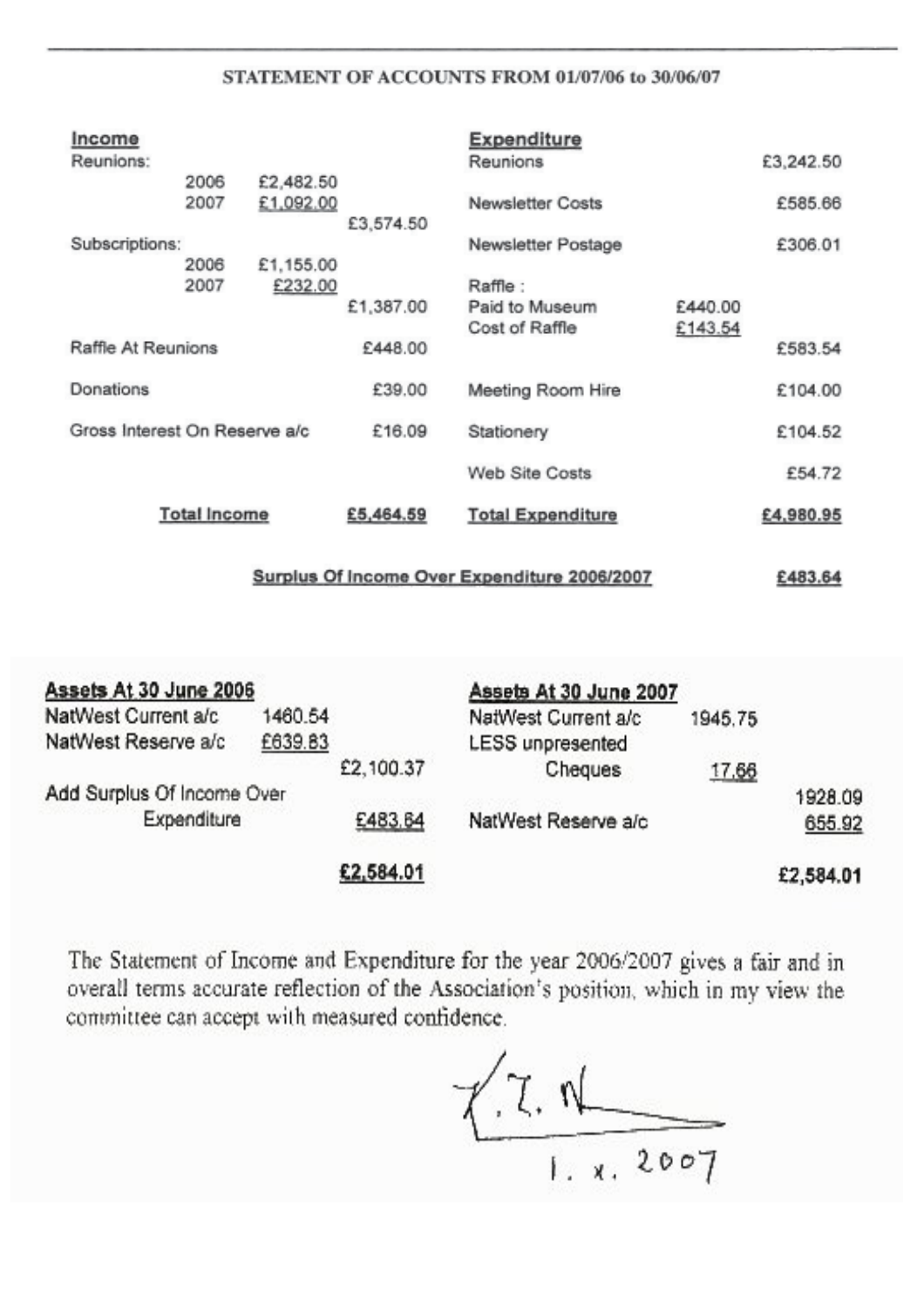#### **OLD WINBURNIANS CHRISTMAS LUNCH Saturday, 1 December 2007**

*at Cobhams Sports & Social Club, Merley Park Road, Wimborne*

**Menu**

### **STARTERS**

**S1 Homemade Chicken Soup**, *served with crusty bread* **S2 Cocktail of Prawns Marie-Rose**, *accompanied with wholemeal bread* **S3 Farmhouse Pork Liver Paté** *with redcurrant & port sauce* **S4 Chilled Orange Juice**

# **MAIN COURSES**

**M1 Seasonal Turkey** *with chipolata, chestnut stuffing, cranberry sauce and a rich jus roti* **M2 Braised Beef Steak**, *coated in a red wine, wild mushrooms and thyme scented sauce* **M3 Grilled Tronchon of Salmon Princess**, *cut from the salmon fillet,* 

*coated with white wine and cream sauce, topped with asparagus and dusted with paprika*

**M4 Mediterranean Vegetable Wellington** *All served with a selection of seasonal vegetables and potatoes* 

**DESSERTS**

**D1 Christmas Pudding with brandy sauce D2 Chocolate Indulgence D3 Raspberry and Champagne Torte**

### **Coffee and Mints**

Members and guests to arrive from 11.30am. Lunch will be served at 12.30pm. Please complete the booking form and return by no later than 24th November 2007 to:

**Alan Maitland, Coles Farm, Milborne St. Andrews, Blandford DT11 0JL**

*N.B. Failure to pre-book will not guarantee there to be a lunch available.*

#### **SEATING**

If you were happy with last year's arrangements please confirm, If you particularly wish to sit with a friend/a group of friends, please name your preferred seating partners in the space below the booking form. However, if you are sending the completed standing order form to A.M., please attach a separate sheet of paper to the booking form with your stated preferences.

The booking form is available on the website, please print it and return to the treasurer: **Mr Alan Maitland, Coles Farm, Milbourne St. Andrew, BLANDFORD.**

15

# **DT11 0JL**

# **By Saturday 24th November at the latest.**

# **Any overseas members who wish to attend but can't post the form in time please email membership@oldwinburnians.org.uk**

**with the names of those attending and their menu choices and pay on the door.**